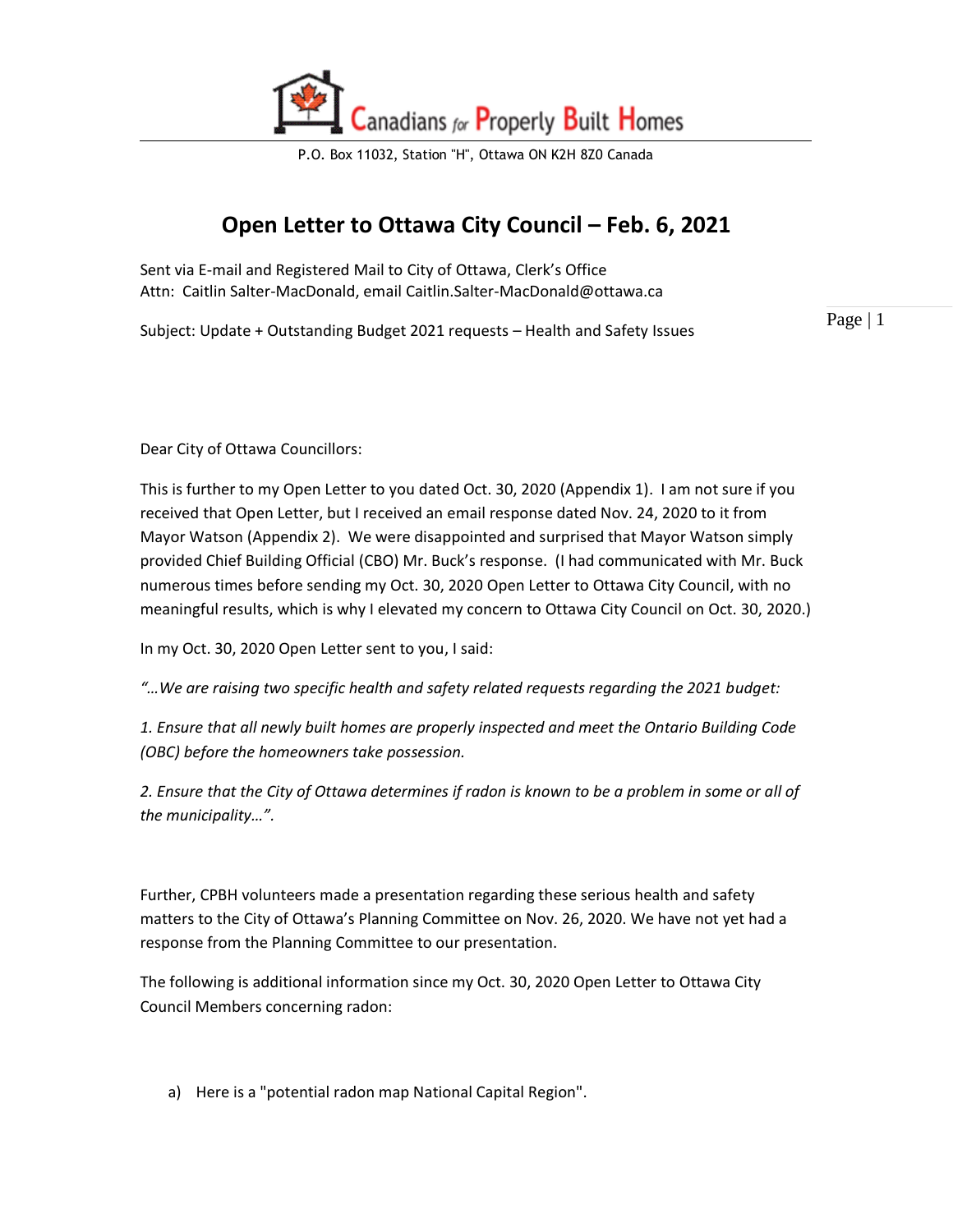





#### Radon Potential Map **National Capital Region**

 $\begin{array}{l|l} \text{Approximately 80\% of the most densely} \\ \text{populated areas of Canada fall within areas of} & 2 \\ \text{elevated radon potential. The National Capital} \end{array} \bigg | \begin{array}{l} 2 \end{array}$ Region, including the City of Ottawa, is one of those population centres that fall within an area of radon concern.

This map is constructed using relevant published data sources, independent field work including analytical data acquisition, structura<br>mapping, bedrock sampling, overburden and soil sampling, hydrology-aquifer geochemistry,<br>seismic activity, airborne geological data, and<br>available direct indoor radon measurements. All of this information is used to create a queryable illustrated database that can communicate radon risk information for all end users.

Important: All dwellings need to be tested for radon as a wide spectrum of radon readings can occur in all three zones.

In the National Capital Region map, the regions<br>depicted reflect geologic conditions where higher radon readings might be found in Zone 1 versus Zone 2 and Zone 3 respectively.



@ 2016 Radon Friving mental Mana

- b) Here is a link to a video of a former City of Ottawa resident, "Janet", who previously resided in Rockcliffe Park. Janet was also diagnosed with lung cancer from excessive radon[. https://www.youtube.com/watch?v=7GD48B6Cvow](https://www.youtube.com/watch?v=7GD48B6Cvow)
- c) Here is a link to an article dated Nov. 23, 2020 article that refers to Mr. Randy Jost of Ottawa who was diagnosed with stage four lung cancer that was ultimately traced to excessive radon, i.e., radon levels that exceed the Health Canada recommended limit. [https://www.healthing.ca/diseases-and-conditions/cancer/lung-cancer/should-we-be](https://urldefense.proofpoint.com/v2/url?u=https-3A__www.healthing.ca_diseases-2Dand-2Dconditions_cancer_lung-2Dcancer_should-2Dwe-2Dbe-2Dtesting-2Dour-2Dhomes-2Dfor-2Dradon&d=DwMGaQ&c=KjisrLs2D0AXJmZjByAnZA&r=iS-F8jGucoR-Gd5V3KaMI3PDIdFG_dCSDG2ZBDl9qz4&m=KIP3mLc3JgvjveR_z04tNIzBPTKnivt5tytb-HZFWcs&s=FY5mlVpoyOVIW4h_o11H4g4u7ab_VpOIvjGF3wOi8SM&e=)[testing-our-homes-for-radon](https://urldefense.proofpoint.com/v2/url?u=https-3A__www.healthing.ca_diseases-2Dand-2Dconditions_cancer_lung-2Dcancer_should-2Dwe-2Dbe-2Dtesting-2Dour-2Dhomes-2Dfor-2Dradon&d=DwMGaQ&c=KjisrLs2D0AXJmZjByAnZA&r=iS-F8jGucoR-Gd5V3KaMI3PDIdFG_dCSDG2ZBDl9qz4&m=KIP3mLc3JgvjveR_z04tNIzBPTKnivt5tytb-HZFWcs&s=FY5mlVpoyOVIW4h_o11H4g4u7ab_VpOIvjGF3wOi8SM&e=)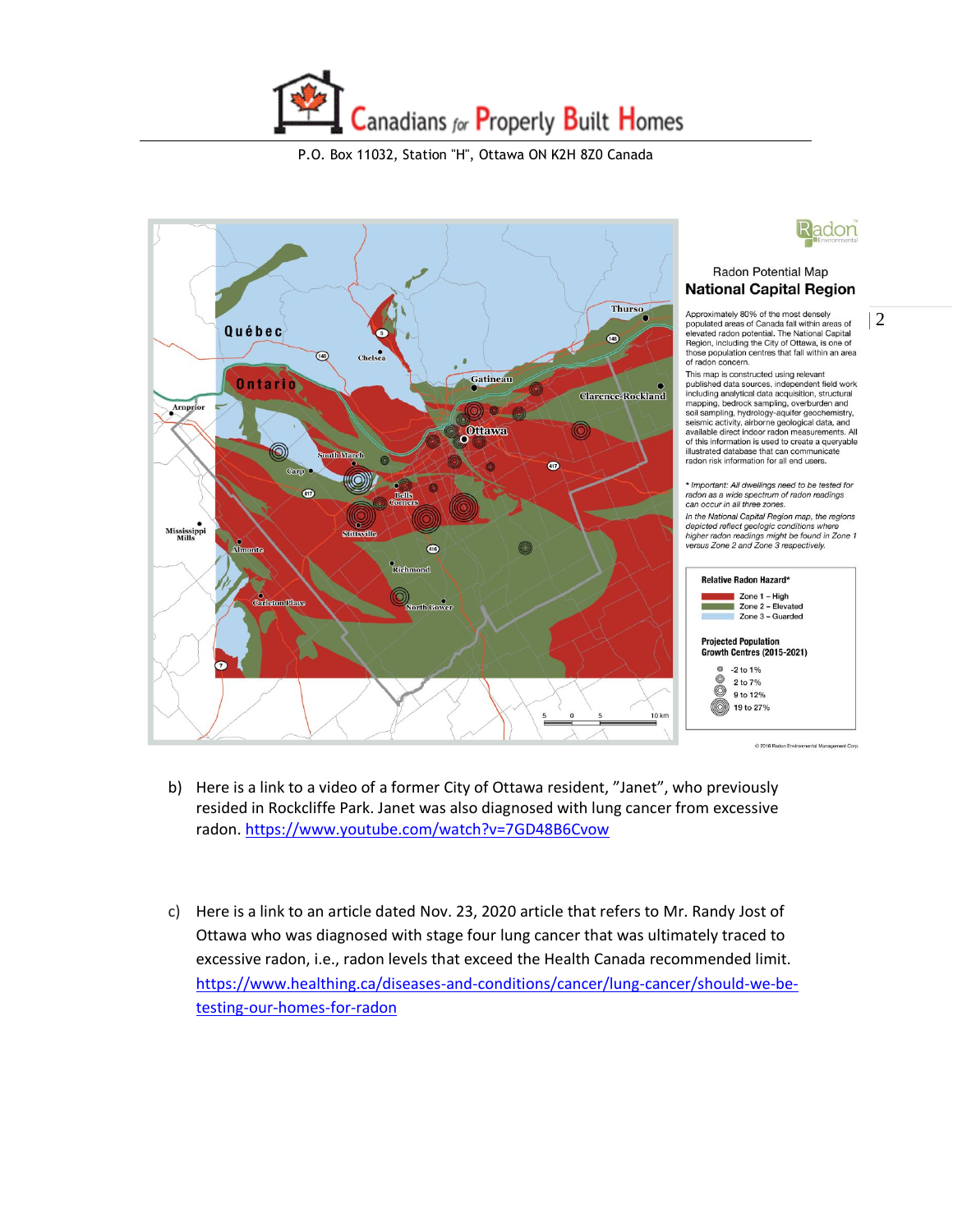

d) On Dec. 4, 2020 I wrote to Councillor Sudds about the well-known excessive radon problems in parts of Kanata. I have followed up with Councillor Sudds, but I have not yet had a response from her.

Page | 3

e) On Dec. 18, 2020 I received an email from Councillor Kitts about a Cardinal Creek Village homeowner who had radon test results of approximately 2,000 Bq/cubic metre (ten times the Health Canada guideline). Councillor Kitts responded:

*"…After your presentation at Planning Committee, I had requested a briefing from staff about the City of Ottawa's relationship to monitoring levels of radon. This week, I met with John Buck. A radon level that is 2000 Bq/cubic metre is alarming, and I would strongly urge you to request that the homeowner to contact me directly. I understand that you may not be in a position to share the address with me, but without that information, we are limited in how we can help. I will await further correspondence. Thank you for the work that you do…"*

On Dec. 21, 2020, with the homeowner's permission, I provided their name and email address to Councillor Kitts. We have followed up with Councillor Kitts but have had no further response.

f) Here is a link to a Feb. 4, 2021 article in the Ottawa Citizen about an Ottawa resident who was diagnosed with lung cancer that came from "out of nowhere". Could this Ottawa resident's lung cancer have been caused by excessive radon? [https://ottawacitizen.com/news/local-news/missing-cancer-cases-a-worrying](https://ottawacitizen.com/news/local-news/missing-cancer-cases-a-worrying-pandemic-trend)[pandemic-trend](https://ottawacitizen.com/news/local-news/missing-cancer-cases-a-worrying-pandemic-trend)

#### **For your convenience:**

Here is the link with the Canadian Association of Radon Scientists and Technologies (CARST) email that was sent to Ontario municipalities in 2017. [http://canadiansforproperlybuilthomes.com/wp-content/uploads/2020/11/2017-CARST](http://canadiansforproperlybuilthomes.com/wp-content/uploads/2020/11/2017-CARST-liability-letter-to-municipalities-final-may-30-no-fields.pdf)[liability-letter-to-municipalities-final-may-30-no-fields.pdf](http://canadiansforproperlybuilthomes.com/wp-content/uploads/2020/11/2017-CARST-liability-letter-to-municipalities-final-may-30-no-fields.pdf)

Here is the link with the 2016 Legal opinion obtained by CARST. Mr. Buck, the City of Ottawa's CBO, has also confirmed that the City of Ottawa has received the radon-related legal opinion from 2016. [http://canadiansforproperlybuilthomes.com/wp](http://canadiansforproperlybuilthomes.com/wp-content/uploads/2020/11/2016-Radon-Letter-to-CARST-from-Fasken-Martineau-1-1.pdf)[content/uploads/2020/11/2016-Radon-Letter-to-CARST-from-Fasken-Martineau-1-1.pdf](http://canadiansforproperlybuilthomes.com/wp-content/uploads/2020/11/2016-Radon-Letter-to-CARST-from-Fasken-Martineau-1-1.pdf)

The following is an excerpt of the email that CPBH received from the Ministry of Municipal Affairs and Housing dated Oct. 29, 2020, which I have shared with Mr. Buck: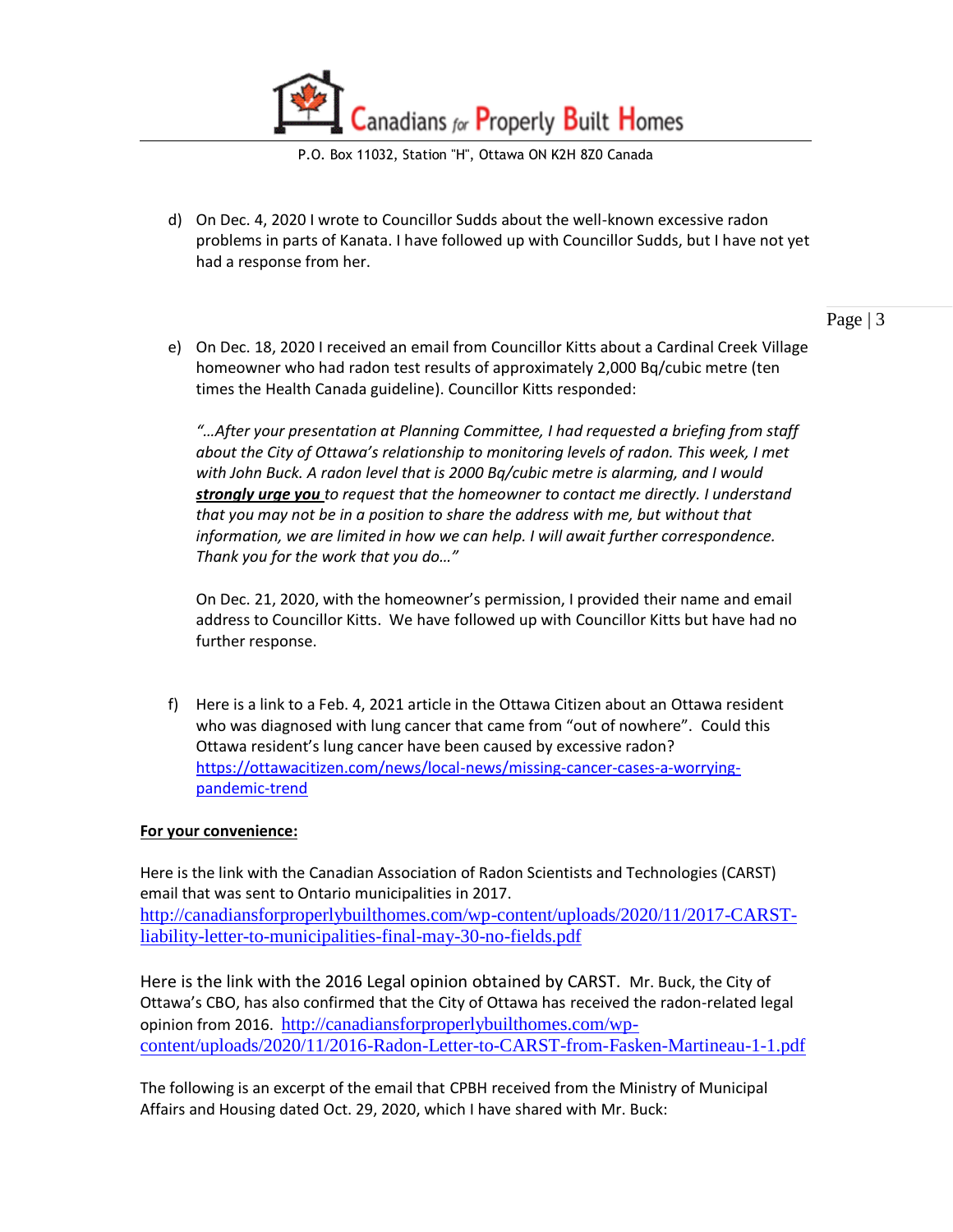anadians for Properly Built Homes

P.O. Box 11032, Station "H", Ottawa ON K2H 8Z0 Canada

*"....It is a role of municipal building departments to determine if radon is known to be a problem in some or all of their municipality. This approach gives municipalities other than the three listed above, the discretion to use their local knowledge and experience to determine whether it is a problem in their area and therefore require compliance with the further measures against radon set out in SB-9. For example, the City of Guelph has determined that radon is known to be a problem and established a radon mitigation program that includes requirements for radon mitigation for new construction as set out in the Building Code..."*

Page | 4

In the excerpt above from the Ministry, it refers to the City of Guelph's radon mitigation program. Kingston has implemented a similar radon mitigation model – information here: <https://www.cityofkingston.ca/resident/building-renovating/radon-gas-mitigation>

Yet, it appears that the City of Ottawa does not yet recognize a responsibility to inform itself, take action or enforce any measure by builders related to radon. Again, as one clear example, excessive radon in Kanata North has been well-recognized for some time. Former Councillor Wilkinson was very active on this issue, and the information at this link provides as an example of her important work: <https://www.scribd.com/document/105607195/2012-02-09-Column> .

Why have municipalities like Guelph and Kingston established radon mitigation programs, while the City of Ottawa continues to deny and deflect? Why is the City of Ottawa not carrying out its responsibilities as outlined by the Ministry?

The health and safety of residents of the City of Ottawa are obviously at stake here. We remain very concerned about how the City of Ottawa is handling its responsibilities in relation to municipal inspections during construction of newly built homes generally, as well as its responsibilities according to the Ministry of Municipal Affairs and Housing related to radon specifically.

We are again requesting your response to these important issues.

Yours truly,

Hora fromeraille

Dr. Karen Somerville, C.Dir. President

Founded in 2004, Canadians for Properly Built Homes (CPBH) is an independent, national, not for profit corporation dedicated to healthy, safe, durable, energy efficient residential housing for Canadians, and is the only organization of its kind in Canada. Working for consumer awareness and protection, CPBH is run by a volunteer Board of Directors and is supported by a volunteer Advisory Council of industry experts and other key stakeholders.

-----------------------------------------------------------------------------------------------------------------------------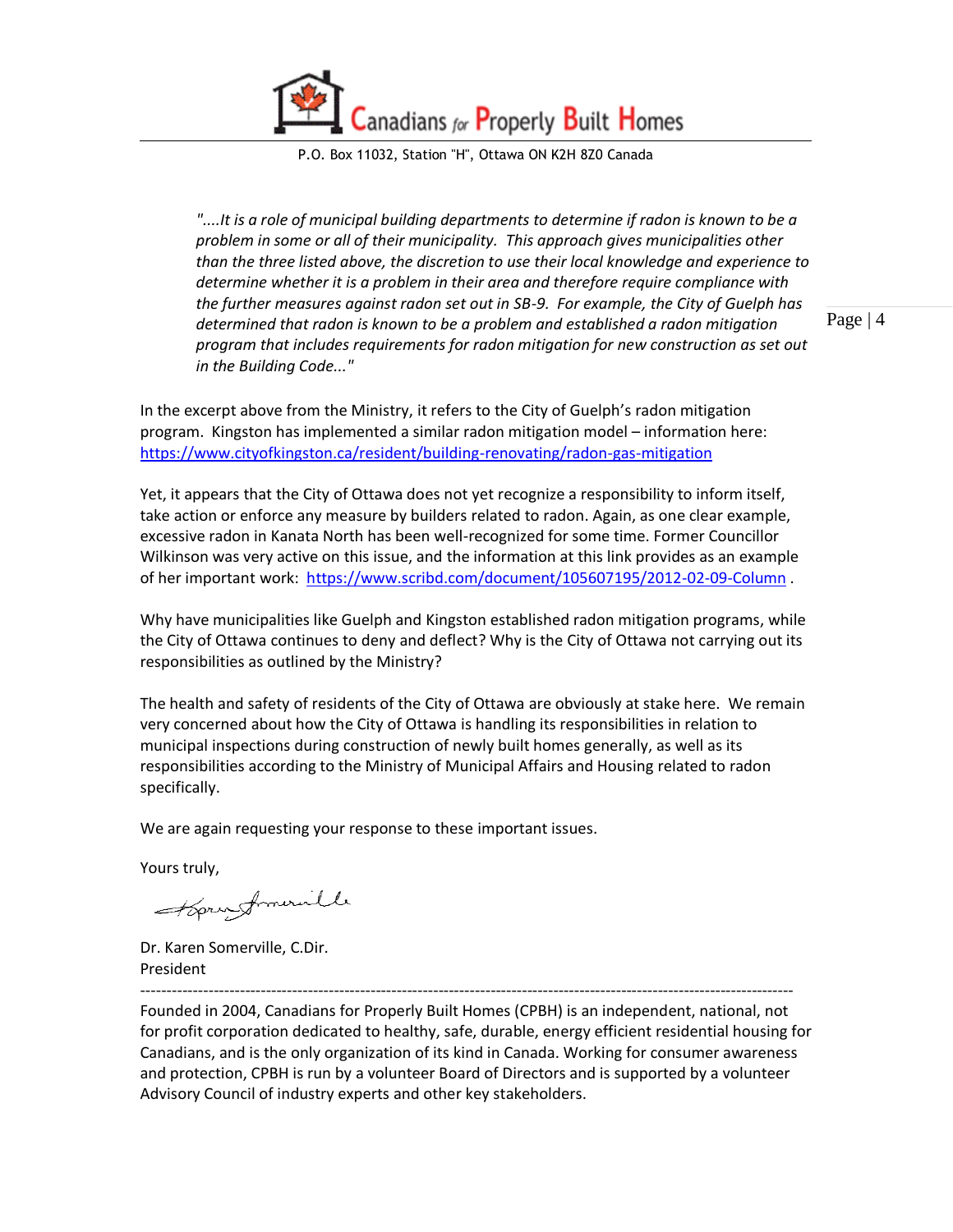

## Appendix 1 - **Open Letter to Ottawa City Council – Oct. 30, 2020**

Sent via E-mail and Registered Mail to Mayor Jim Watson

Subject: Budget 2021 requests – Health and Safety Issues

Dear City of Ottawa Councillors:

For more than 16 years, Canadians for Properly Built Homes (CPBH) has been asking the City of Ottawa to properly address its responsibilities concerning newly built homes. We regret to inform you that largely this has been met with silence, denial, excuses, and/or finger-pointing. It's time for that to change and we are requesting your support.

We hope that you are aware that main stream media has reported on a number of these issues over the decades. Here are two recent examples:

2018 – Ottawa Citizen – shortage of building inspectors https://ottawacitizen.com/news/local-news/reevely-ottawas-desperately-short-of-buildinginspectors-after-deciding-to-cut-fees-rather-than-hire-building-inspectors

2019 – CBC – Cardinal Creek Village https://www.cbc.ca/news/canada/ottawa/cardinal-creek-tarion-1.5252272?fbclid=IwAR17OXAPobgM3sTVyVC4JtV9PjBS1f5YsJ3xrLbkyIe-mbtEwgksxOh7oa4

We are raising two specific health and safety related requests regarding the 2021 budget:

1. Ensure that all newly built homes are properly inspected and meet the Ontario Building Code (OBC) before the homeowners take possession.

2. Ensure that the City of Ottawa determines if radon is known to be a problem in some or all of the municipality.

The following is a brief explanation regarding these two specific requests. If you have questions and/or would like additional information, please let me know.

1. Ensure that all newly built homes are properly inspected and meet the Ontario Building Code (OBC) before the homeowners take possession.

In 2002, former City of Ottawa Councillor Wendy Stewart initiated a Task Force regarding all of the OBC violations in a major housing development in her constituency, and one of her key findings for Code violations was a "building boom" and a lag time in the City being able to ensure it had sufficient inspectors on hand. In more recent years, City of Ottawa officials have

Page | 5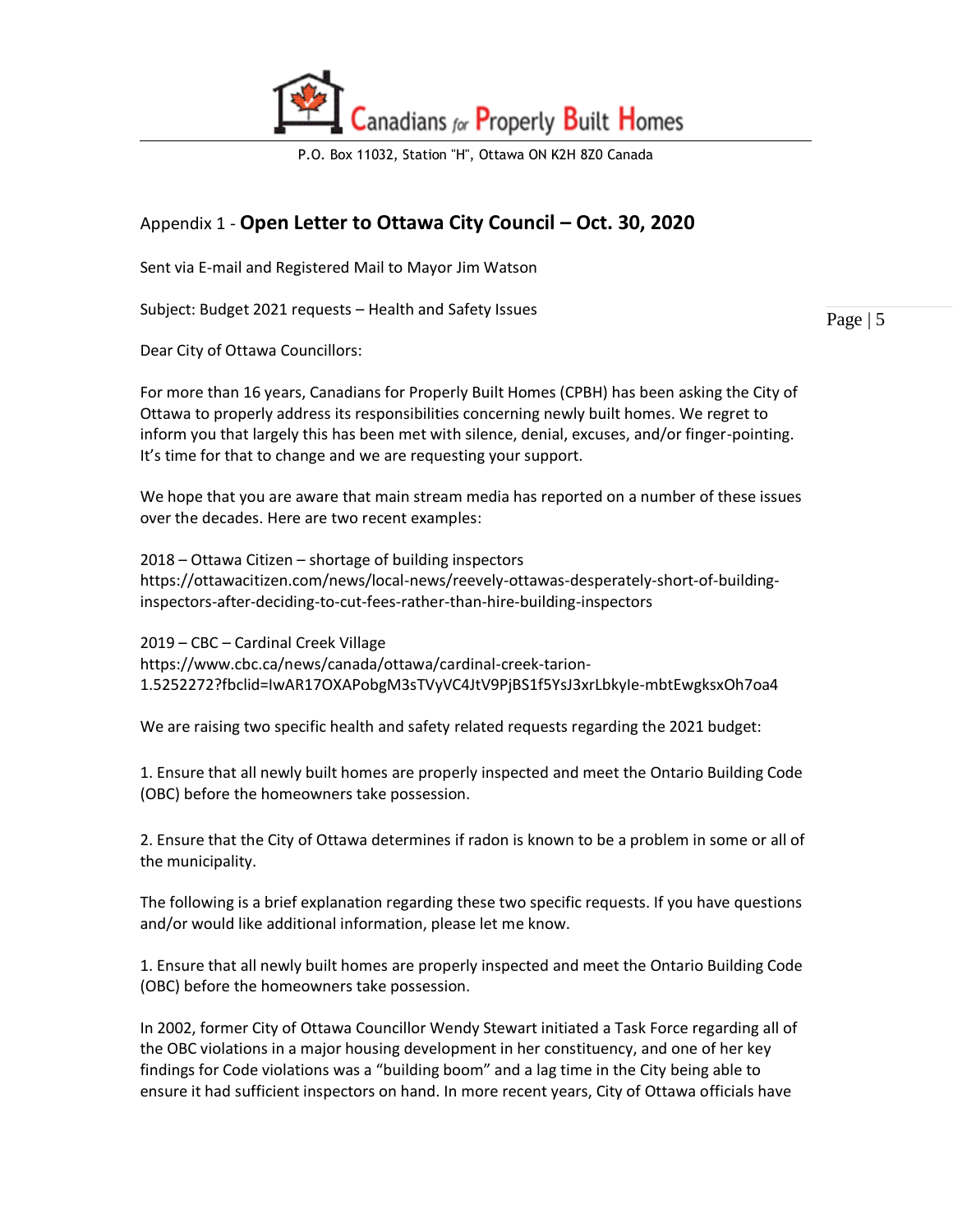anadians for Properly Built Homes

P.O. Box 11032, Station "H", Ottawa ON K2H 8Z0 Canada

raised issues regarding the "grey tsunami" (i.e., retiring inspectors) and challenges in hiring qualified replacement inspectors. While the excuses from the City of Ottawa have changed somewhat over the years, the fact remains that the City of Ottawa continues not to consistently properly inspect during construction. It is unacceptable that the City of Ottawa continues to sign off on homes that have not been properly inspected.

Page | 6

In a recent discussion with John Buck, Acting Chief Building Official, in relation to sufficient qualified inspectors, I again raised the need for the City of Ottawa to conduct appropriate succession planning, rather than simply raising the same sorts of excuses year after year, while continuing to deliver newly built homes that do not meet the OBC. He seemed to agree that the City has options to ensure sufficient, qualified inspectors. With \$15.5 million in the Building Code Services Branch revenue stabilization fund as of Dec. 31, 2019, it appears that there are ample resources to do proper succession planning and ensure that qualified inspectors are in place to properly inspect homes during construction.

In 2005, former City of Ottawa Chief Building Official, Arlene Gregoire, said:

*"…the Building Code's purpose… is to establish minimum standards for people to be able to survive in their homes…It's basic minimum standards…bare minimum…all building code deficiencies are considered serious…"* 

Further, there is the fact that new home buyers are paying for the required inspections through the cost of the building permit, passed on to them by the builder. The City of Ottawa is in effect selling the services to home buyers and not providing them. Some call this practice fraudulent, given that the City has not put enough qualified inspectors in place.

Given this situation, we are requesting that Ottawa City Council ensure that the City of Ottawa immediately takes steps to ensure that all newly built homes are properly inspected and ensure that the builder resolves any OBC violations before the closing of the home occurs.

2. Ensure that the City of Ottawa determines if radon is known to be a problem in some or all of the municipality and act promptly on that information.

According to Health Canada:

- Radon is the second leading cause of lung cancer in Canada and
- More than 3,000 people die from radon-induced lung cancer each year.

For your information, here is a link to a recent study from the University of Ottawa entitled *"How Ottawa-Gatineau Residents Perceive Radon Health Risks"*  https://telfer.uottawa.ca/en/research/innovative-thinking/how-ottawa-gatineau-residentsperceive-radon-health-risks/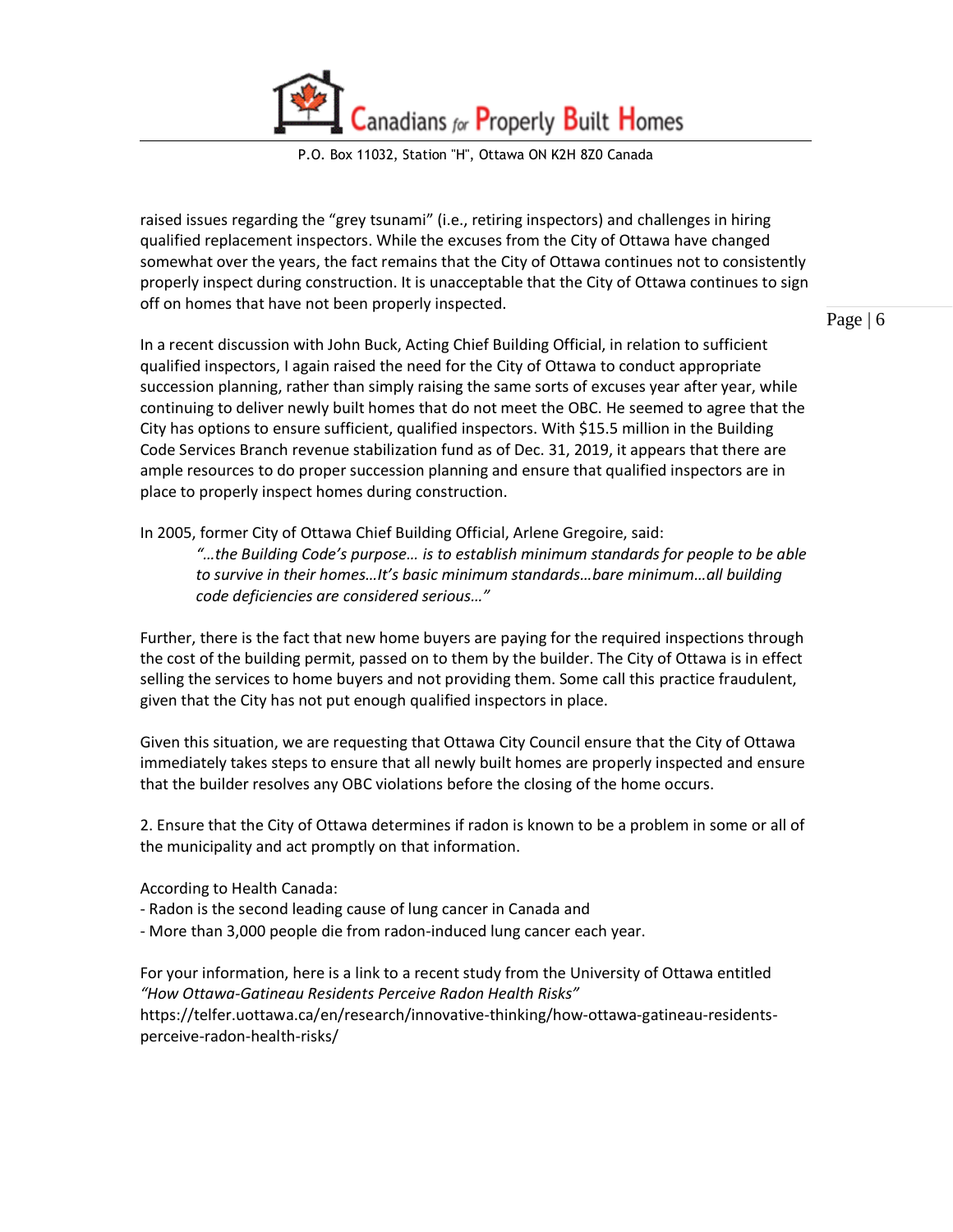anadians for Properly Built Homes

P.O. Box 11032, Station "H", Ottawa ON K2H 8Z0 Canada

Excessive radon has been recognized as an issue in a part of Kanata for some time now, and recently questions/issues have been raised by homeowners in a new community being developed in the east end of Ottawa.

I have had numerous communications with Mr. Buck, your Acting Chief Building Official, about what his department is doing about these radon issues. His main response has been to the effect that Ottawa is not one of the three municipalities identified in the Ontario Building Code related to excessive radon.

Page | 7

On Oct. 29, 2020, CPBH received written confirmation from the Ministry of Municipal Affairs and Housing that:

*"….It is a role of municipal building departments to determine if radon is known to be a problem in some or all of their municipality…"* 

Further, we are in receipt of a copy of a 2016 legal opinion from Fasken Martineau that was provided to the Canadian Association of Radon Scientists and Technologists (CARST) concerning its request for a legal opinion about some Ontario municipalities that may be issuing building permits in contravention of the Ontario Building Code Act. That legal opinion concluded:

*"…In summary, municipalities and municipal officials bear a risk of liability for misapplying or not applying the Building Code. The most obvious way to limit the risk is for municipalities to comply with the Building Code's requirement that all wall, roof and floor assemblies in contact with the ground are constructed to resist the ingress of soil through the installation of a soil gas barrier, unless a permit applicant can "demonstrate that soil does not constitute a hazard.""* 

CARST advised that it forwarded this legal opinion via email to all municipalities in May 2017. Given this situation, we are requesting that Ottawa City Council ensure that the City of Ottawa immediately take steps to ensure that it is fulfilling its responsibilities related to radon.

Mayor Watson: We are requesting that you respond on behalf of Ottawa City Council to these two health and safety requests and the 2021 budget. We look forward to your response.

Yours truly,

Hora fromanille

Dr. Karen Somerville, PhD, C.Dir. President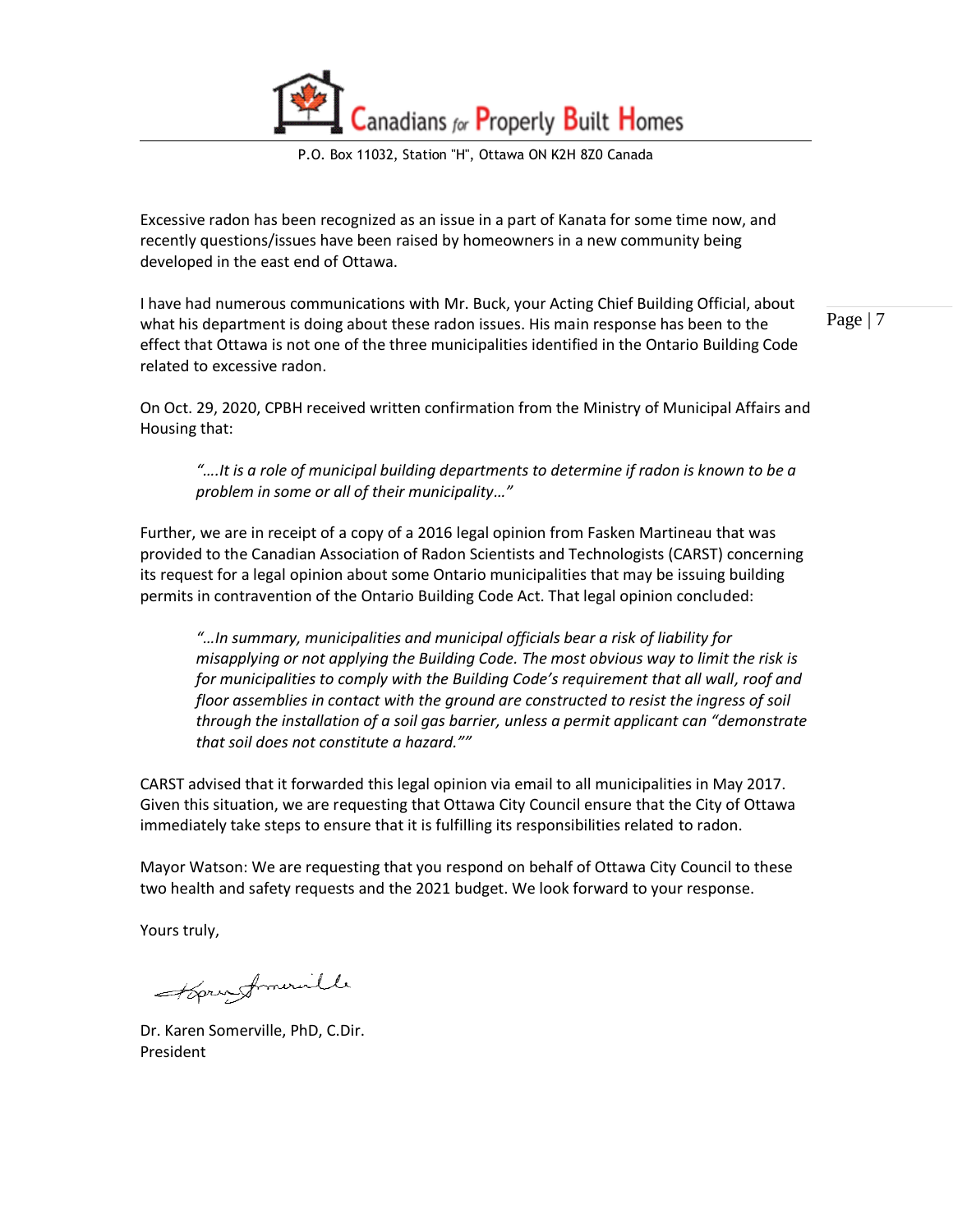

----------------------------------------------------------------------------------------------------------------------------- Founded in 2004, Canadians for Properly Built Homes (CPBH) is an independent, national, not for profit corporation dedicated to healthy, safe, durable, energy efficient residential housing for Canadians, and is the only organization of its kind in Canada. Working for consumer awareness and protection, CPBH is run by a volunteer Board of Directors and is supported by a volunteer Advisory Council of industry experts and other key stakeholders.

Page | 8

Note: The Oct. 30, 2020 Open Letter may also be found at this link: [http://canadiansforproperlybuilthomes.com/wp-content/uploads/2020/10/Oct.-30-2020-final-](http://canadiansforproperlybuilthomes.com/wp-content/uploads/2020/10/Oct.-30-2020-final-Ottawa-City-Council-2020-Budget.pdf)[Ottawa-City-Council-2020-Budget.pdf](http://canadiansforproperlybuilthomes.com/wp-content/uploads/2020/10/Oct.-30-2020-final-Ottawa-City-Council-2020-Budget.pdf)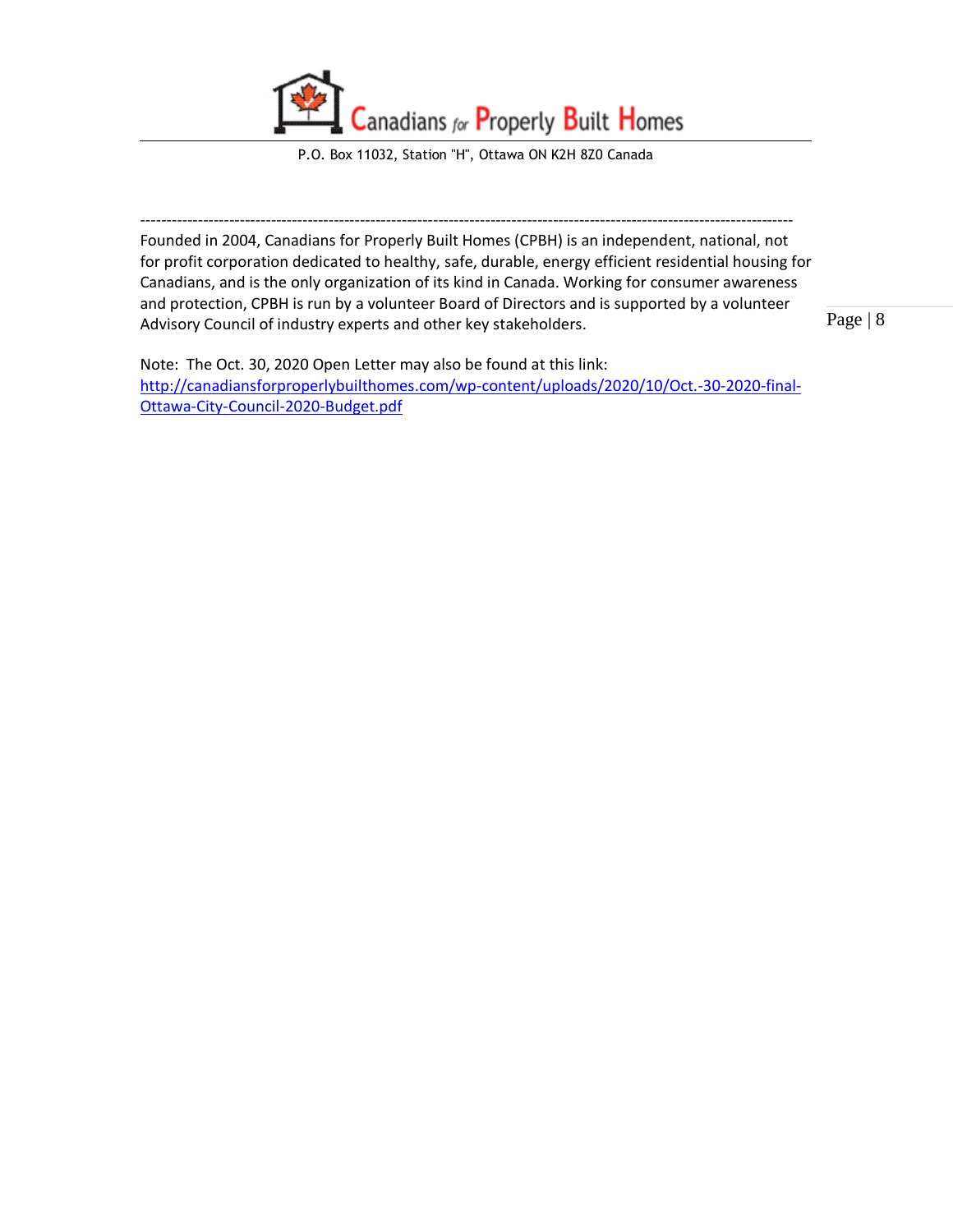

### **Appendix 2 – e-mail received from Mayor J. Watson, Nov. 24, 2020**

Dear Dr. Somerville,

I am writing to you today in response to your Open Letter to Ottawa City Council, dated October 30, 2020.

Page | 9

The letter was forwarded to John Buck, Acting Chief Building Official, who has provided the following responses to your two requests:

1. Ensure that all newly built homes are properly inspected and meet the Ontario Building Code (OBC) before homeowners take possession.

The City of Ottawa's Building Code Services (BCS) service area enforces compliance to the Building Code Act (BCA), the OBC, and other applicable legislation (such as zoning, conservation authority, etc.) through its permit approvals and building inspections programs. Prior to permit issuance, each proposed home receives a review of the permit application for compliance. After permit issuance, each home's construction is inspected for compliance at key stages, in accordance with the BCA, OBC and the City's Building By-Law 2014-220. Both the permit approvals and building inspections programs are based on a rational sampling approach, meaning not every element of a new home is inspected throughout the construction process. The installations of roofing membranes and their flashings, for example, are not closely inspected as BCS Inspectors are not equipped with ladders to undertake detailed up-close inspections of these elements. A permit having been issued, or a home having been inspected at all key stages, is, thus, not a guarantee that all elements are 100% code compliant. It is the shared role of all involved in the construction of a building – designers, builders and subcontractors, manufacturers and City staff – to ensure construction is carried out in accordance with the BCA, OBC and other applicable legislation.

Although BCS has its challenges in recruiting qualified buildings officials, these challenges should not be misconstrued for building construction not being properly reviewed and inspected. BCS staff take great pride in their work, and qualified building officials review all plans and inspect all homes during construction. BCS is especially proud of its internship program – the foundation piece for its human resources strategic plan. BCS's multifaceted succession plan speaks, but is not limited, to attracting talent, training and developmental opportunities. While bridging the knowledge gap between a 30-year employee and a recently hired intern is justifiably challenging, BCS is confident it currently has adequate forces to position itself well in the future.

2. Ensure that the City of Ottawa determines if radon is known to be a problem in some or all of the municipality and act promptly on that information.